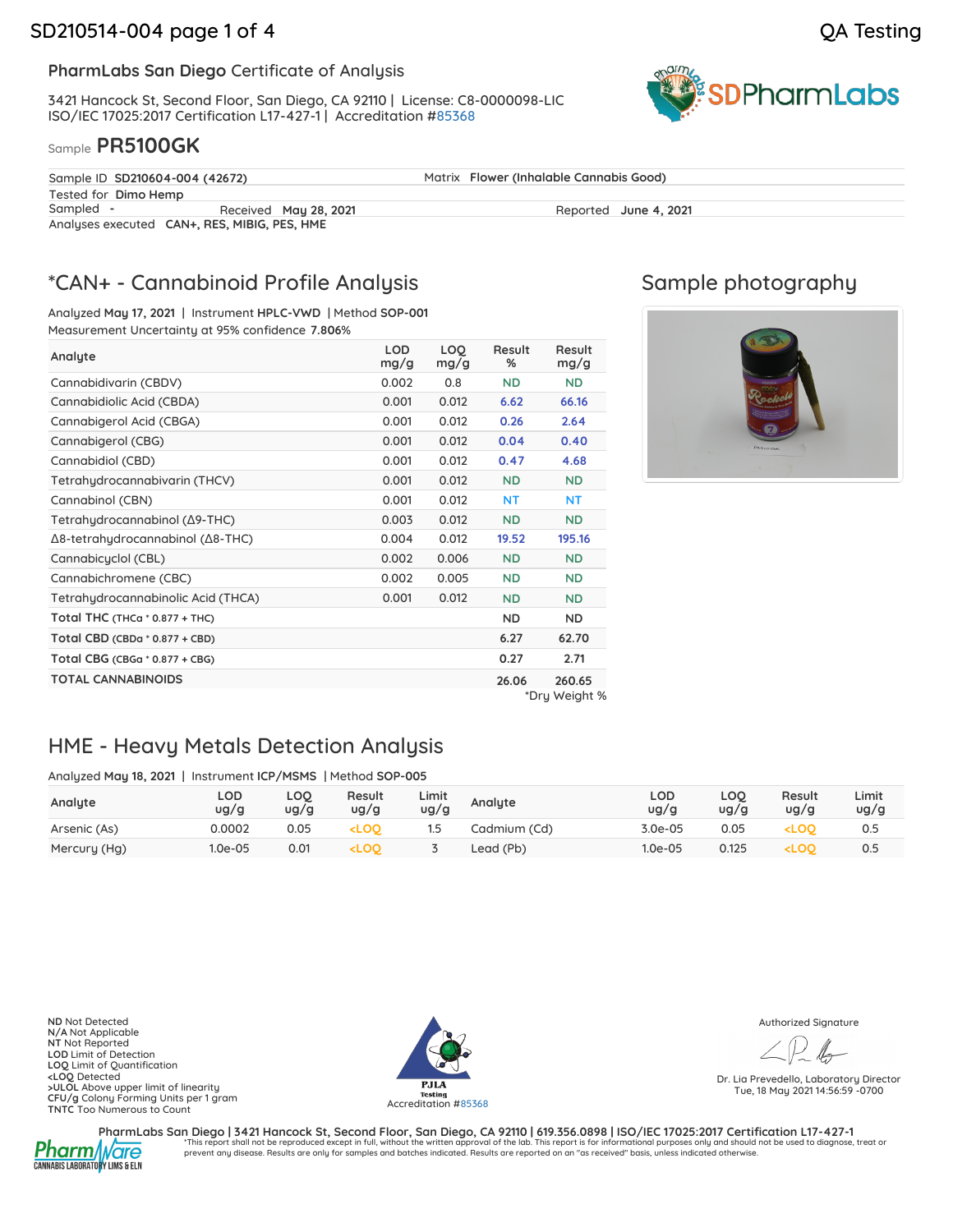## SD210514-004 page 2 of 4 QA Testing

# MIBIG - Microbial Testing Analysis

Analyzed **May 17, 2021** | Instrument **qPCR and/or Plating** | Method **SOP-007**

| Analyte                                | Result<br>CFU/a | Limit | Analyte                           | Result<br>CFU/q | Limit         |
|----------------------------------------|-----------------|-------|-----------------------------------|-----------------|---------------|
| Shiga toxin-producing Escherichia Coli | <b>ND</b>       |       | ND per 1 gram Salmonella spp.     | <b>ND</b>       | ND per 1 gram |
| Aspergillus fumigatus                  | <b>ND</b>       |       | ND per 1 gram Aspergillus flavus  | <b>ND</b>       | ND per 1 gram |
| Aspergillus niger                      | <b>ND</b>       |       | ND per 1 gram Aspergillus terreus | <b>ND</b>       | ND per 1 gram |

**ND** Not Detected **N/A** Not Applicable **NT** Not Reported LOD Limit of Detection<br>
LOQ Limit of Quantification<br>
20 Octobre - ULOL Above upper limit of linearity<br>
CFU/g Colony Forming Units per 1 gram<br>
TNTC Too Numerous to Count<br>
20 Octobre - The Count of March 2011<br>
20 Accreditati



Authorized Signature

Dr. Lia Prevedello, Laboratory Director Tue, 18 May 2021 14:56:59 -0700



PharmLabs San Diego | 3421 Hancock St, Second Floor, San Diego, CA 92110 | 619.356.0898 | ISO/IEC 17025:2017 Certification L17-427-1<br>1. A harm this report shall not be reproduced except in full, without the written approva prevent any disease. Results are only for samples and batches indicated. Results are reported on an "as received" basis, unless indicated otherwise.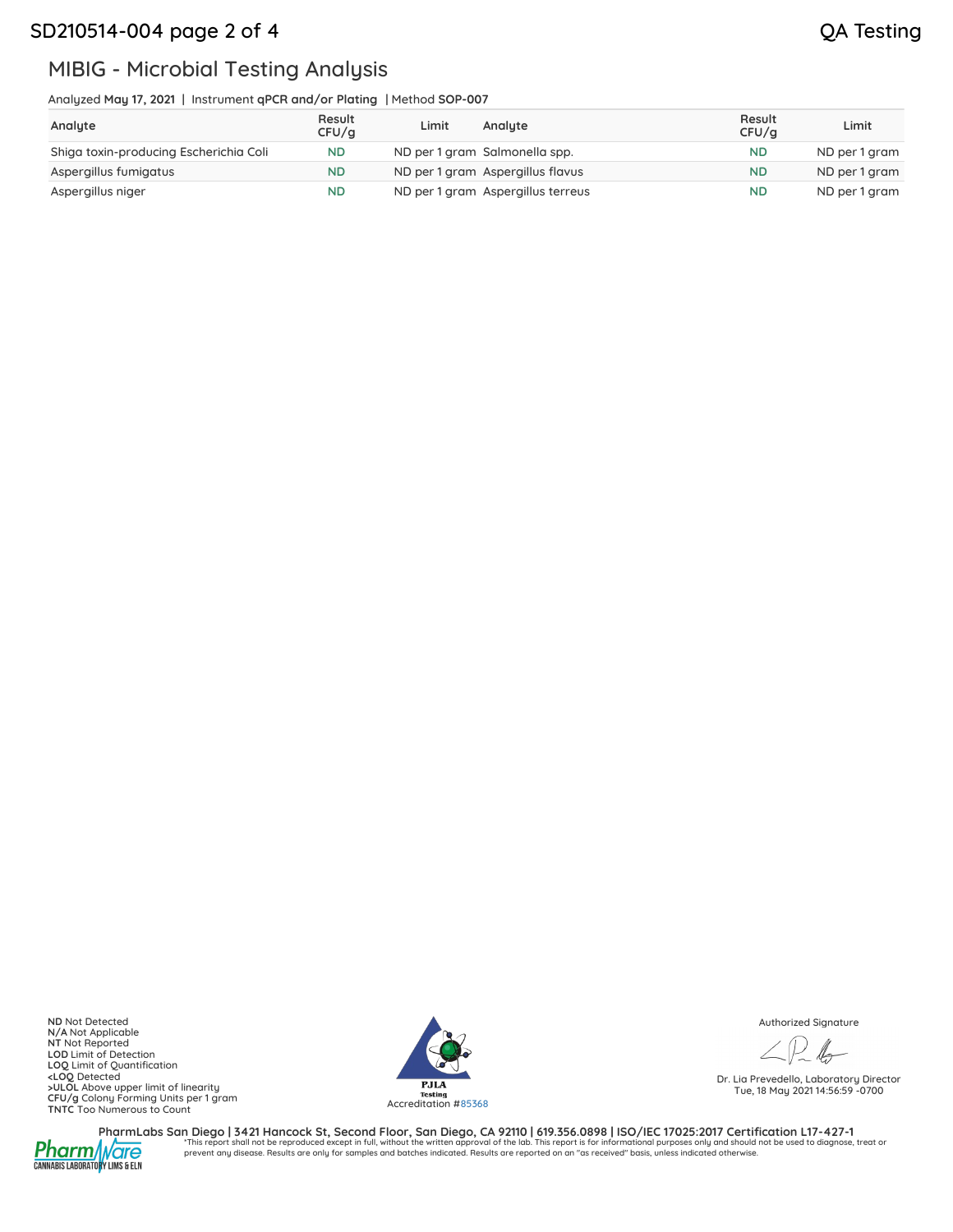## SD210514-004 page 3 of 4 QA Testing

# PES - Pesticides Screening Analysis

Analyzed **May 14, 2021** | Instrument **LC/MSMS GC/MSMS** | Method **SOP-003**

| Analyte                 | <b>LOD</b><br>ug/g | LOO<br>ug/g | Result<br>ug/g | Limit<br>ug/g  | Analyte                 | <b>LOD</b><br>ug/g | LOQ<br>ug/g | Result<br>ug/g | Limit<br>ug/g  |
|-------------------------|--------------------|-------------|----------------|----------------|-------------------------|--------------------|-------------|----------------|----------------|
| Aldicarb                | 0.0078             | 0.02        | <b>ND</b>      | 0.0078         | Carbofuran              | 0.01               | 0.02        | <b>ND</b>      | 0.01           |
| Dimethoate              | 0.01               | 0.02        | <b>ND</b>      | 0.01           | Etofenprox              | 0.02               | 0.1         | <b>ND</b>      | 0.02           |
| Fenoxycarb              | 0.01               | 0.02        | <b>ND</b>      | 0.01           | Thiachloprid            | 0.01               | 0.02        | <b>ND</b>      | 0.01           |
| Daminozide              | 0.01               | 0.03        | <b>ND</b>      | 0.01           | <b>Dichlorvos</b>       | 0.02               | 0.07        | <b>ND</b>      | 0.02           |
| Imazalil                | 0.02               | 0.07        | <b>ND</b>      | 0.02           | Methiocarb              | 0.01               | 0.02        | <b>ND</b>      | 0.01           |
| Spiroxamine             | 0.01               | 0.02        | <b>ND</b>      | 0.01           | Coumaphos               | 0.01               | 0.02        | <b>ND</b>      | 0.01           |
| Fipronil                | 0.01               | 0.1         | <b>ND</b>      | 0.01           | Paclobutrazol           | 0.01               | 0.03        | <b>ND</b>      | 0.01           |
| Chlorpyrifos            | 0.01               | 0.04        | <b>ND</b>      | 0.01           | Ethoprophos (Prophos)   | 0.01               | 0.02        | <b>ND</b>      | 0.01           |
| Baygon (Propoxur)       | 0.01               | 0.02        | <b>ND</b>      | 0.01           | Chlordane               | 0.04               | 0.1         | <b>ND</b>      | 0.04           |
| Chlorfenapyr            | 0.03               | 0.1         | <b>ND</b>      | 0.03           | <b>Methyl Parathion</b> | 0.02               | 0.1         | <b>ND</b>      | 0.02           |
| Mevinphos               | 0.03               | 0.08        | <b>ND</b>      | 0.03           | Abamectin               | 0.03               | 0.08        | <b>ND</b>      | 0.1            |
| Acephate                | 0.02               | 0.05        | <b>ND</b>      | 0.1            | Acetamiprid             | 0.01               | 0.05        | <b>ND</b>      | 0.1            |
| Azoxystrobin            | 0.01               | 0.02        | <b>ND</b>      | 0.1            | Bifenazate              | 0.01               | 0.05        | <b>ND</b>      | 0.1            |
| <b>Bifenthrin</b>       | 0.02               | 0.35        | <b>ND</b>      | $\overline{3}$ | <b>Boscalid</b>         | 0.01               | 0.03        | <b>ND</b>      | 0.1            |
| Carbarul                | 0.01               | 0.02        | <b>ND</b>      | 0.5            | Chlorantraniliprole     | 0.01               | 0.04        | <b>ND</b>      | 10             |
| Clofentezine            | 0.01               | 0.03        | <b>ND</b>      | 0.1            | Diazinon                | 0.01               | 0.02        | <b>ND</b>      | 0.1            |
| Dimethomorph            | 0.02               | 0.06        | <b>ND</b>      | $\overline{2}$ | Etoxazole               | 0.01               | 0.05        | <b>ND</b>      | 0.1            |
| Fenpyroximate           | 0.02               | 0.1         | <b>ND</b>      | 0.1            | Flonicamid              | 0.01               | 0.02        | <b>ND</b>      | 0.1            |
| Fludioxonil             | 0.01               | 0.05        | <b>ND</b>      | 0.1            | Hexythiazox             | 0.01               | 0.03        | <b>ND</b>      | 0.1            |
| Imidacloprid            | 0.01               | 0.05        | <b>ND</b>      | 5              | Kresoxim-methyl         | 0.01               | 0.03        | <b>ND</b>      | 0.1            |
| Malathion               | 0.01               | 0.05        | <b>ND</b>      | 0.5            | Metalaxyl               | 0.01               | 0.02        | <b>ND</b>      | $\overline{2}$ |
| Methomyl                | 0.02               | 0.05        | <b>ND</b>      | $\mathbf{1}$   | Myclobutanil            | 0.02               | 0.07        | <b>ND</b>      | 0.1            |
| Naled                   | 0.01               | 0.02        | <b>ND</b>      | 0.1            | Oxamyl                  | 0.01               | 0.02        | <b>ND</b>      | 0.5            |
| Permethrin              | 0.01               | 0.02        | <b>ND</b>      | 0.5            | Phosmet                 | 0.01               | 0.02        | <b>ND</b>      | 0.1            |
| Piperonyl Butoxide      | 0.02               | 0.06        | <b>ND</b>      | 3              | Propiconazole           | 0.03               | 0.08        | <b>ND</b>      | 0.1            |
| Prallethrin             | 0.02               | 0.05        | <b>ND</b>      | 0.1            | Pyrethrin               | 0.05               | 0.41        | <b>ND</b>      | 0.5            |
| Pyridaben               | 0.02               | 0.07        | <b>ND</b>      | 0.1            | Spinosad A              | 0.01               | 0.05        | <b>ND</b>      | 0.1            |
| Spinosad D              | 0.01               | 0.05        | <b>ND</b>      | 0.1            | Spiromesifen            | 0.02               | 0.06        | <b>ND</b>      | 0.1            |
| Spirotetramat           | 0.01               | 0.02        | <b>ND</b>      | 0.1            | Tebuconazole            | 0.01               | 0.02        | <b>ND</b>      | 0.1            |
| Thiamethoxam            | 0.01               | 0.02        | <b>ND</b>      | 5              | Trifloxystrobin         | 0.01               | 0.02        | <b>ND</b>      | 0.1            |
| Acequinocyl             | 0.02               | 0.09        | <b>ND</b>      | 0.1            | Captan                  | 0.01               | 0.02        | <b>ND</b>      | 0.7            |
| Cypermethrin            | 0.02               | 0.1         | <b>ND</b>      | $\mathbf{1}$   | Cufluthrin              | 0.04               | 0.1         | <b>ND</b>      | 2              |
| Fenhexamid              | 0.02               | 0.07        | <b>ND</b>      | 0.1            | Spinetoram J.L          | 0.02               | 0.07        | <b>ND</b>      | 0.1            |
| Pentachloronitrobenzene | 0.01               | 0.1         | <b>ND</b>      | 0.1            |                         |                    |             |                |                |

**ND** Not Detected **N/A** Not Applicable **NT** Not Reported LOD Limit of Detection<br>
LOQ Limit of Quantification<br>
20 Octobre - ULOL Above upper limit of linearity<br>
CFU/g Colony Forming Units per 1 gram<br>
TNTC Too Numerous to Count<br>
20 Octobre - The Count of March 2011<br>
20 Accreditati



Authorized Signature

Dr. Lia Prevedello, Laboratory Director Tue, 18 May 2021 14:56:59 -0700



PharmLabs San Diego | 3421 Hancock St, Second Floor, San Diego, CA 92110 | 619.356.0898 | ISO/IEC 17025:2017 Certification L17-427-1<br>1. A harm this report shall not be reproduced except in full, without the written approva prevent any disease. Results are only for samples and batches indicated. Results are reported on an "as received" basis, unless indicated otherwise.